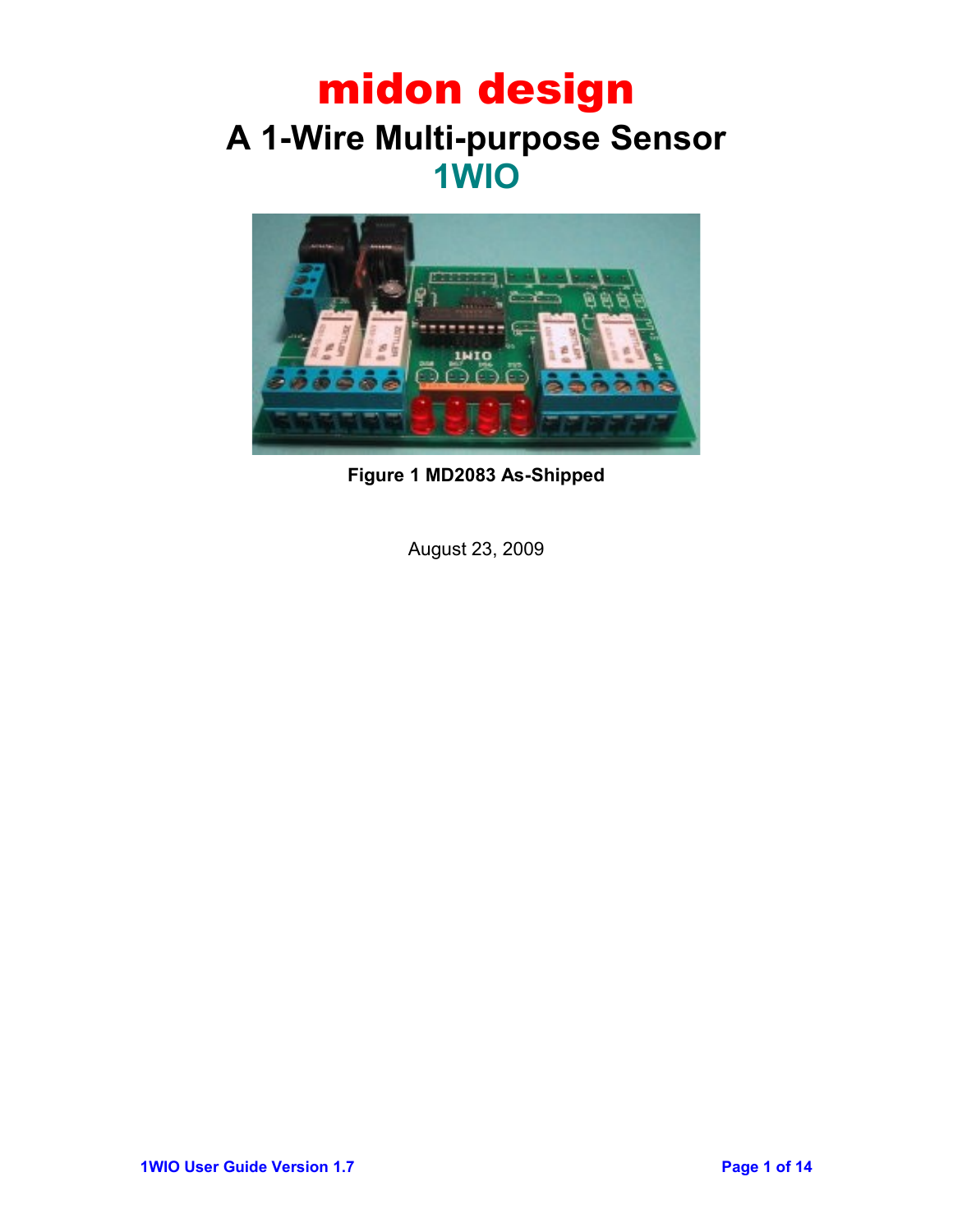1WIO User Guide Version 1.7

### 1. Table of Contents

### 1.1. List of Figures

### 1.2. List of Tables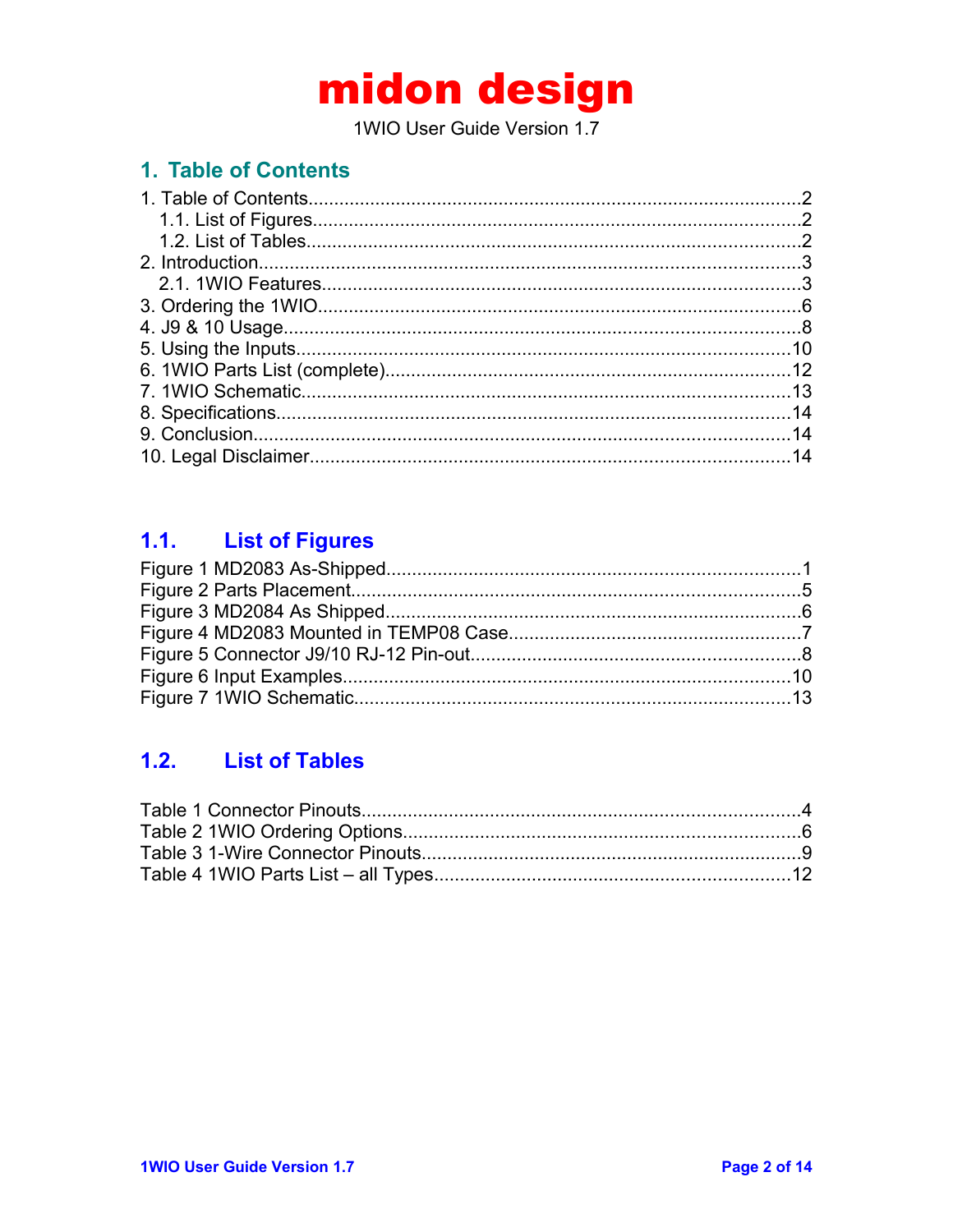### **2. Introduction**

Thank you for your purchase of the Midon Design 1WIO Multi-Purpose Sensor. The following instructions will assist you in configuring and operating the product.

### **2.1. 1WIO Features**

The 1WIO sensor is based on the Dallas/Maxim 1-Wire<sup> $TM$ </sup> technology and uses the DS2408 1-Wire port expander to interface between the 1-Wire bus master and the "real world". Options are available for:

- 4 SPDT relay outputs
- 4 Opto-Isolator inputs
- up to 8 LED displays
- Standard LCD displays

When used with the Midon Design TEMP08 1-Wire Serial interface, the 1WIO sensor can be used instead of the Midon Design RELAY05 relay interface device. Up to forty 1WIO relay units (MD2083) can be used in this manner with V2.02 and higher software on TEMP08. V2.01 is limited to only 1 1WIO Relay or LED unit.

An on-board option is available for mounting a DS18S20 temperature sensor as well. Simply add MD3003 to your order when ordering 1WIO.

Connections to TEMP08 are made via a 6-wire connector J9 or J10. When used in this manner, power and signals are all available via this connector. When used with other 1-Wire bus masters, care should be taken to properly connect using these connectors. Alternative connections to a bus master may be made via connector J12.

Table 1 shows the details of all the connectors available with 1WIO. Figure 2 shows the locations of the connectors on the board.

LED's 1 to 4 are connected in parallel with relays K1 to K4 and are used as indicator lights for these relays. LED's 5 to 8 are connected to bits 4 to 7 of the DS2408 and can be used with the TEMP08 LED command as auxiliary indicators. The LED command is only available with TEMP08 V2.11 or higher. Use the RLY command to control all 8 LED's in TEMP08 V2.01 only. These LED's are not available when the input function is used. 1WIO is fully compatible with 1WSwitch.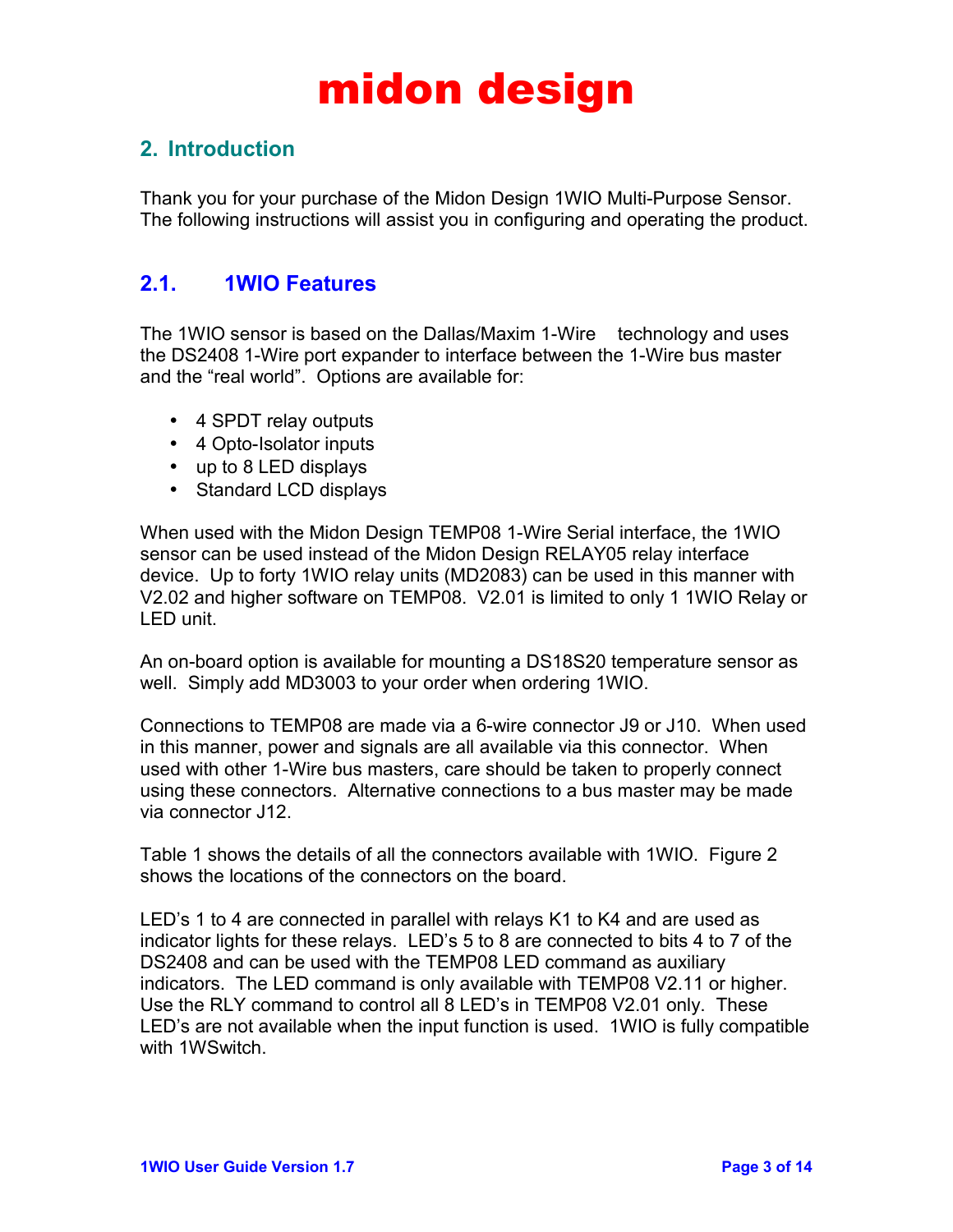#### **Table 1 Connector Pinouts**

| <b>Connector</b>         | Pin                     | <b>Description</b>             | <b>Type</b>  |
|--------------------------|-------------------------|--------------------------------|--------------|
| J <sub>1</sub>           | 1                       | NC Relay output for K1         | Relay        |
| J <sub>1</sub>           | $\overline{2}$          | Common Relay output for K1     | Relay        |
| $\overline{J}1$          | $\overline{3}$          | NO Relay output for K1         | Relay        |
| J2                       | $\overline{1}$          | NC Relay output for K2         | Relay        |
| J2                       | $\overline{2}$          | Common Relay output for K2     | Relay        |
| J2                       | $\overline{3}$          | NO Relay output for K2         | Relay        |
| J3                       | $\mathbf 1$             | NC Relay output for K3         | Relay        |
| J3                       | $\overline{2}$          | Common Relay output for K3     | Relay        |
| J3                       | $\overline{3}$          | NO Relay output for K3         | Relay        |
| J <sub>4</sub>           | 1                       | NC Relay output for K4         | Relay        |
| J4                       | $\overline{2}$          | Common Relay output for K4     | Relay        |
| J4                       | $\overline{3}$          | NO Relay output for K4         | Relay        |
| J5                       | $\mathbf 1$             | Opto-isolator 1 negative input | Input        |
| J5                       | $\overline{2}$          | Opto-isolator 1 positive input | Input        |
| J6                       | $\overline{1}$          | Opto-isolator 2 negative input | Input        |
| J6                       | $\overline{2}$          | Opto-isolator 2 positive input | Input        |
| J7                       | $\mathbf 1$             | Opto-isolator 3 negative input | Input        |
| J7                       | $\overline{2}$          | Opto-isolator 3 positive input | Input        |
| J8                       | $\overline{1}$          | Opto-isolator 4 negative input | Input        |
| $\overline{\mathsf{J8}}$ | $\overline{2}$          | Opto-isolator 4 positive input | Input        |
| J9                       | $\mathbf{1}$            | $+12VDC$<br>Input              |              |
| J9                       | $\overline{2}$          | +5VDC<br>Input                 |              |
| J9                       | $\overline{3}$          | DQ 1-Wire                      | Input/output |
| J9                       | 4                       | Ground                         | Ground       |
| J9                       | $\overline{5}$          | No connection                  |              |
| J9                       | 6                       | No connection                  |              |
| J10                      | 1                       | $+12VDC$                       | Input        |
| J10                      | $\overline{2}$          | +5VDC                          | Input        |
| J10                      | 3                       | DQ 1-Wire                      | Input/output |
| J10                      | $\overline{\mathbf{4}}$ | Ground                         | Ground       |
| J10                      | 5                       | No connection                  |              |
| J10                      | 6                       | No connection                  |              |
| J11                      | 1                       | LCD Ground (Note 1)            | Ground       |
| J11                      | $\overline{2}$          | <b>LCD VCC</b>                 | Power        |
| J11                      | $\overline{3}$          | LCD Contrast (Note 3)          | Input        |
| J11                      | 4                       | LCD D/C                        | Input        |
| J11                      | 5                       | LCD R/W                        | Input        |
| J11                      | 6                       | <b>LCD STB</b>                 | Input        |
| J11                      | $\overline{7}$          | <b>LCD Ground</b>              | Ground       |
| J11                      | 8                       | <b>LCD Ground</b>              | Ground       |
| J11                      | 9                       | <b>LCD Ground</b>              | Ground       |
| J11                      | 10                      | <b>LCD Ground</b>              | Ground       |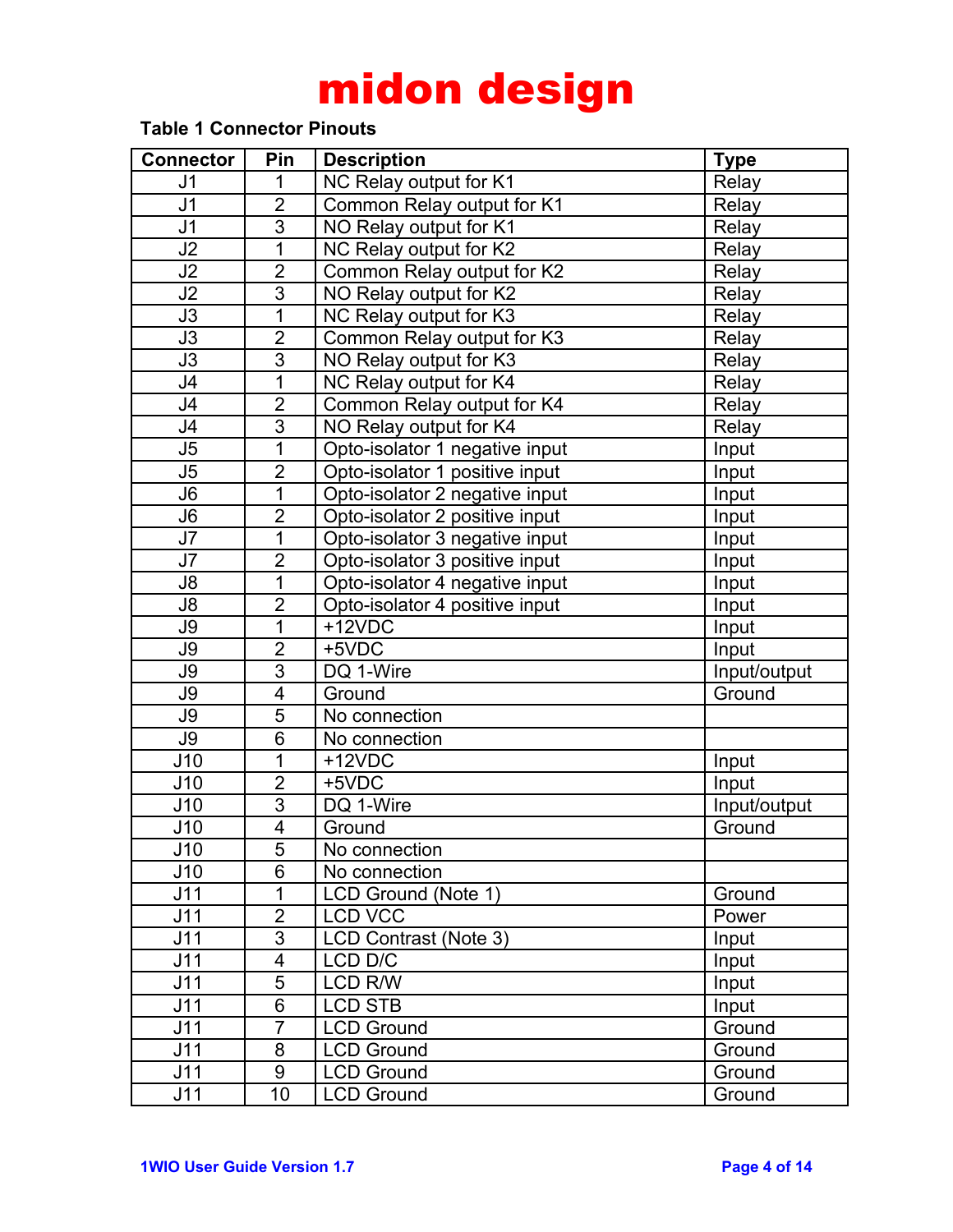| J11 | 11             | LCD <sub>D4</sub>                     | Input        |
|-----|----------------|---------------------------------------|--------------|
| J11 | 12             | LCD <sub>D5</sub>                     | Input        |
| J11 | 13             | LCD D6                                | Input        |
| J11 | 14             | LCD <sub>D7</sub>                     | Input        |
| J11 | 15             | LCD LED A (Note 2)                    | Input        |
| J11 | 16             | LCD LED K                             | Input        |
| J12 |                | Ground                                | Ground       |
| J12 | $\overline{2}$ | DQ 1-Wire                             | Input/output |
| J12 | 3              | $+12VDC$                              | Input        |
| J13 |                | To pin 2 of J9 and J10 (Note 4)       |              |
| J13 | 2              | +5VDC from on-board voltage regulator |              |

Notes:

- 1. J11 is wired in reverse to permit mounting of the LCD connections via the rear of the PCB.
- 2. J11 LED connections are pre-wired to resistor R7 on board the 1WIO.
- 3. J11 contrast connection is pre-wired to variable resistor R6 on the 1WIO and contrast adjustments are provided via that resistor.
- 4. J13 is a shorting connection on board it is the 2 PCB pads between U9 and U4.



**Figure 2 Parts Placement**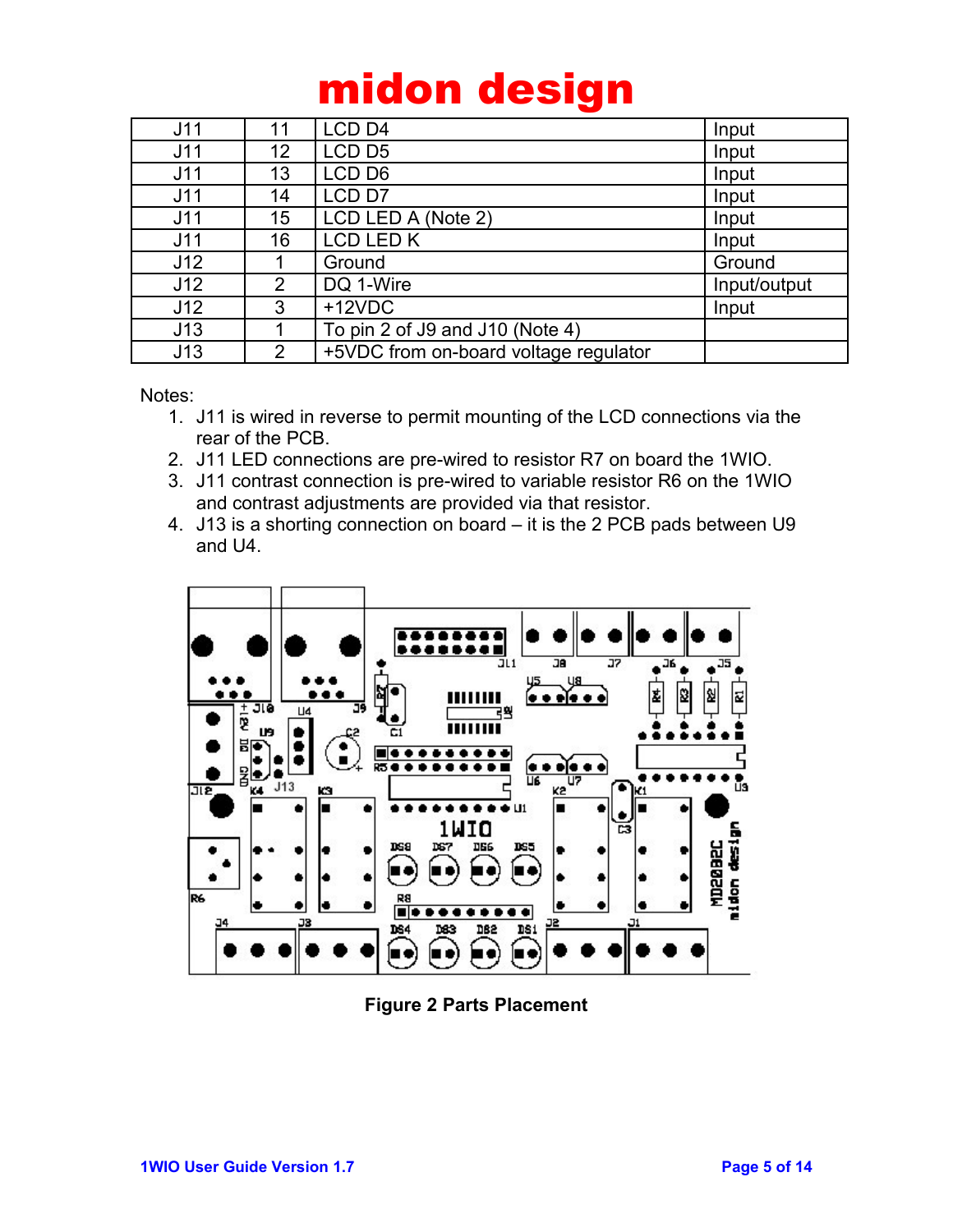### **3. Ordering the 1WIO**

1WIO is available with several different board options. All are orderable from Midon Design via the following part numbers:

| <b>Part Number</b> | <b>Description</b>                                          |
|--------------------|-------------------------------------------------------------|
| l MD2082           | Bare PCB – no parts included                                |
| MD2083             | 4 Relay DS2408 version only. LED's 1-4 only equipped        |
| MD2084             | 4 Input version only. No LED's                              |
| MD2088             | 8 LED display only. No relays or inputs provided.           |
| MD3003             | Add an on-board DS18S20 by adding this part when ordering a |
|                    | 1WIO.                                                       |

#### **Table 2 1WIO Ordering Options**

Please also see the 1WIO parts list for details of what is provided with each option.



**Figure 3 MD2084 As Shipped**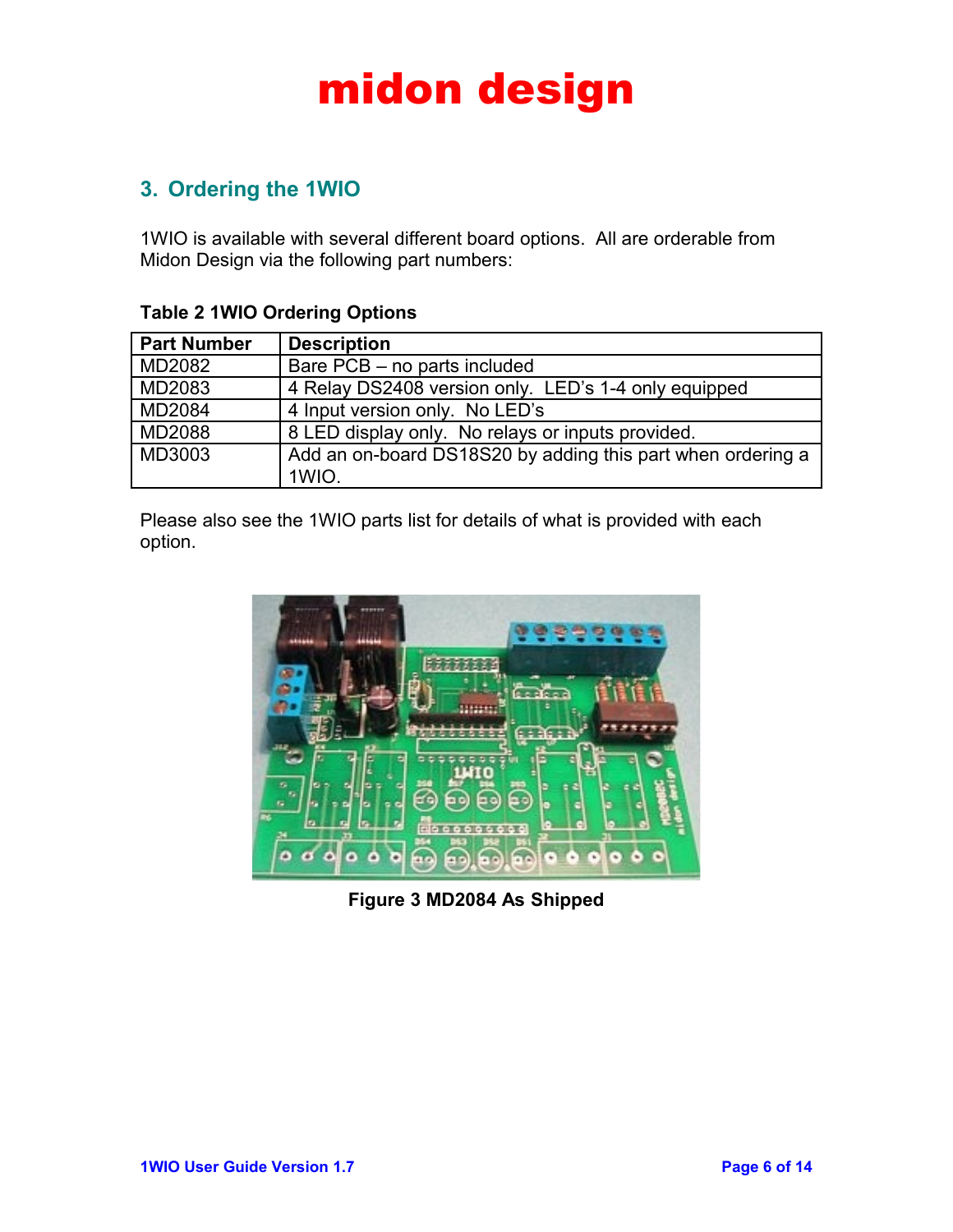

**Figure 4 MD2083 Mounted in TEMP08 Case**

Referring to Figure 4 above, you can see that the PCB for 1WIO has been designed to fit within the optional case for Midon Design's TEMP08 unit. It is not practical to use the RJ-12 connectors when used in this manner, so J12 should be used to connect to J3 on TEMP08. Note that the connectors for 1WIO intentionally extend beyond the end of the case for ease of connection.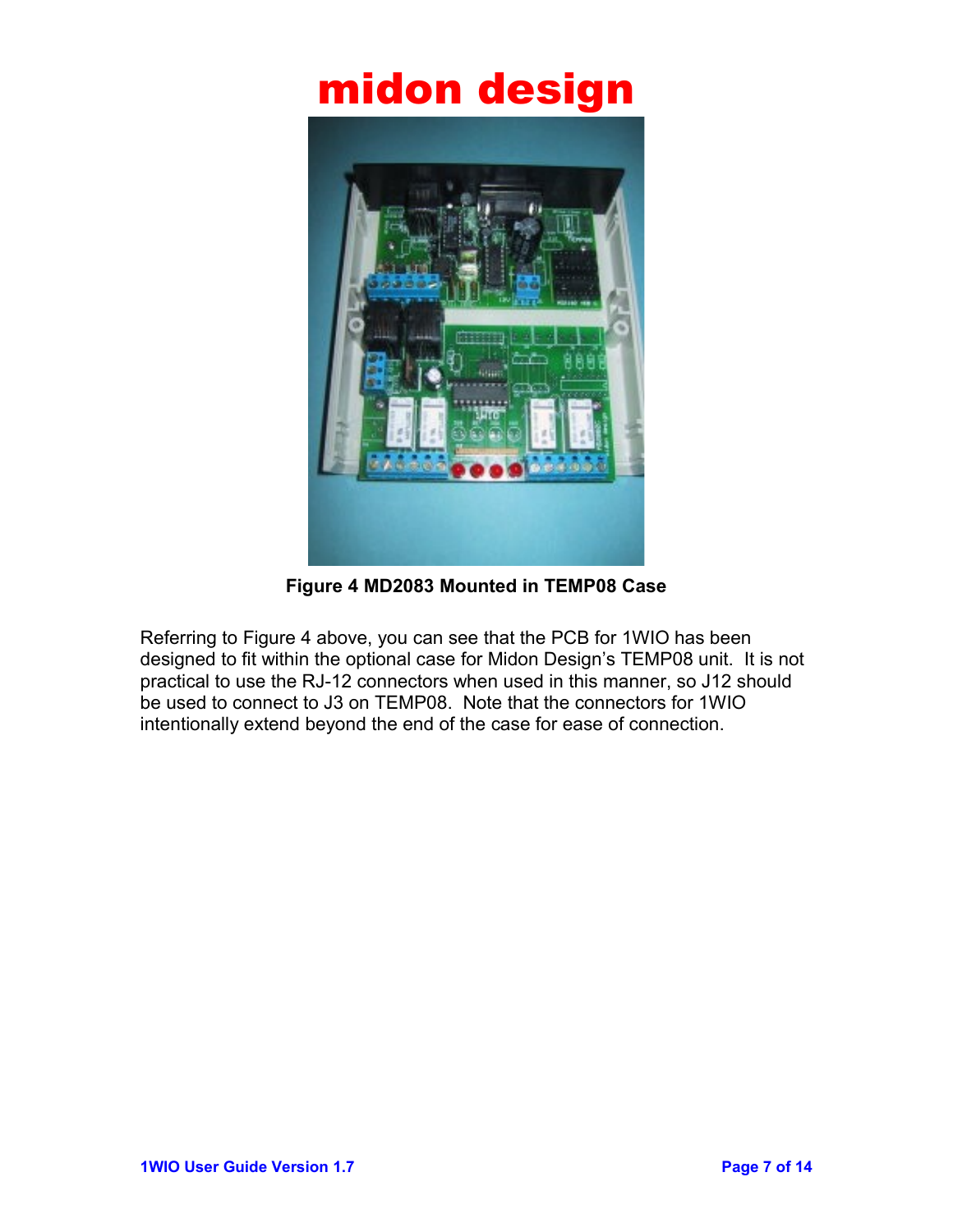### **4. J9 & 10 Usage**

J9 and J10 are RJ-12 connectors, which is equivalent to a phone connector, except that they have 6 pins instead of just 4 (or 2). J9/10 are connected to the One Wire bus and can be used for adding connectivity to One Wire busses configured for RJ-11/12 connection.

The pin-out of the J9/10 connectors is shown in Figure 3.



#### **Figure 5 Connector J9/10 RJ-12 Pin-out**

Pin 1 is required to power the 1WIO and is expected to be about 9 to 30 Volts DC. Alternatively, this voltage can be supplied via J12.

*Please note that this pin-out may be different than that of your 1-Wire bus master*. Up until recently, there was no established standard pin-out for the RJ-12 wiring and, as a result, different manufacturers have chosen to use the pins in various ways. The common pins (DQ and Ground) have remained the same for all manufacturers, however, as of the time of writing this manual. These pins are shown **in color** in Table 3 below. Some of the published pin-outs available today are shown in the table below. Please take caution in connecting up your 1-Wire sensor to your master 1-Wire bus driver to avoid damaging the sensor or the driver.

If your bus master does not conform to this pin-out, we suggest that you use 2 wire cables to connect the RJ-12 jacks and power 1WIO via J12.

1WIO is fully compatible with the RJ-12 wiring provided on the Midon Design TEMP08 serial 1-Wire interface device. Note that the +5VDC input on the RJ-12 connectors is not used on the 1WIO PCB since 1WIO generates it's own 5VDC from the 12VDC input. The 5VDC pins on the connectors J9 and J10 are bussed through for convenience when using other sensors on the 1-Wire network. If you want to power the 1-Wire bus from 5VDC on the 1WIO, add a jumper to J13.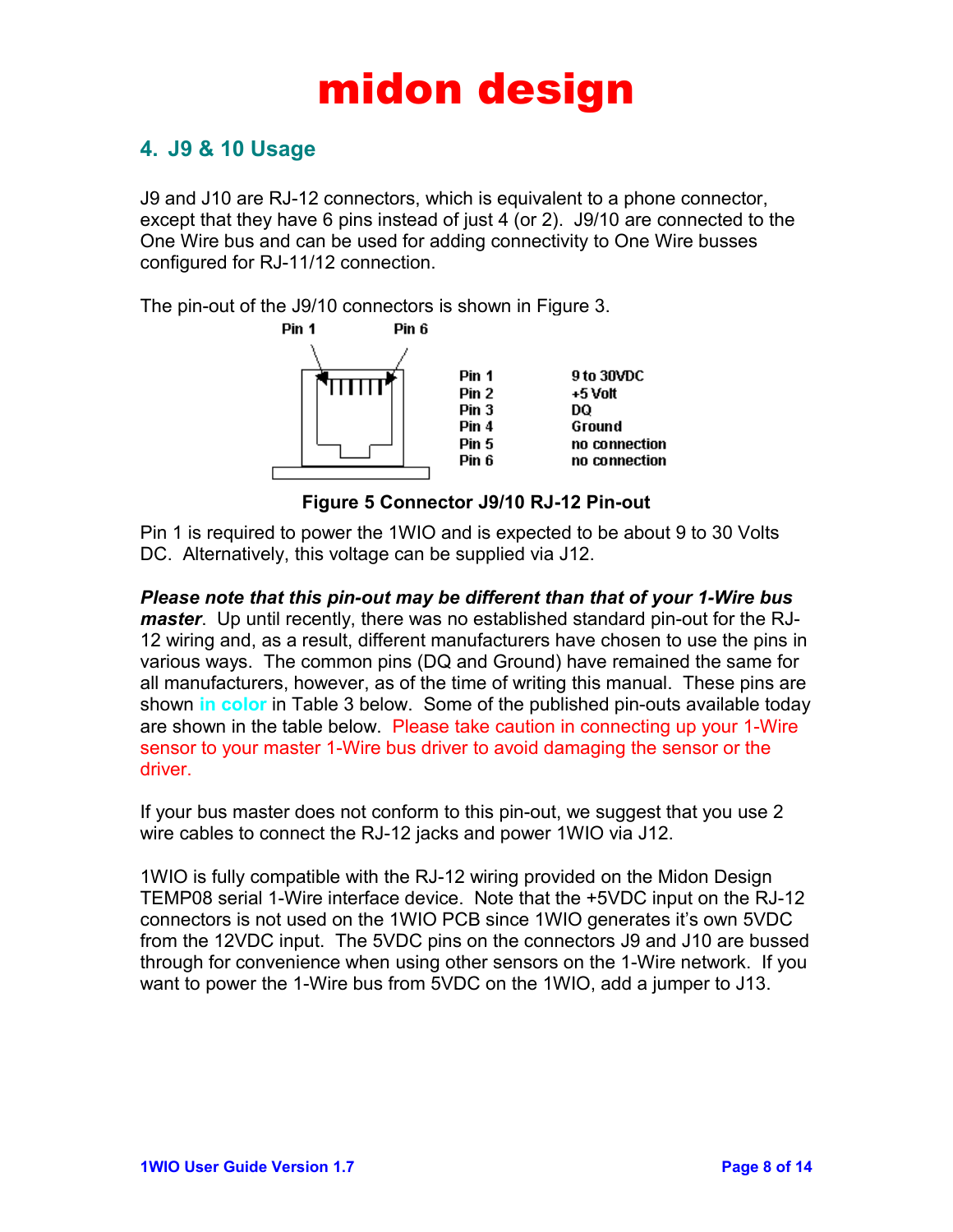#### **Table 3 1-Wire Connector Pinouts**

| <b>Device</b>                                                     | Pin 1      | Pin <sub>2</sub>       | Pin <sub>3</sub> | Pin 4                 | Pin <sub>5</sub> | Pin <sub>6</sub>    | Pin 7               | Pin <sub>8</sub> | <b>RJ-45</b> |
|-------------------------------------------------------------------|------------|------------------------|------------------|-----------------------|------------------|---------------------|---------------------|------------------|--------------|
|                                                                   |            | Pin 1                  | Pin <sub>2</sub> | Pin <sub>3</sub>      | Pin 4            | Pin <sub>5</sub>    | Pin <sub>6</sub>    |                  | <b>RJ-12</b> |
|                                                                   |            |                        | Pin <sub>1</sub> | Pin <sub>2</sub>      | Pin <sub>3</sub> | Pin <sub>4</sub>    |                     |                  | <b>RJ-11</b> |
| <b>Original Dallas</b><br><b>Weather Station</b>                  |            |                        | N/C              | DQ                    | <b>GND</b>       | N/C                 |                     |                  | <b>RJ-11</b> |
| IAAG RJ-11<br>Sensors/Interfaces                                  |            |                        | <b>GND</b>       | <b>DQ</b>             | <b>GND</b>       | +5VDC               |                     |                  | <b>RJ-11</b> |
| Dallas/Maxim RJ-<br>12 wiring standard<br>(published Oct<br>2001) |            | +5VDC                  | <b>GND</b>       | <b>DQ</b>             | <b>GND</b>       | N/C                 | <b>DC</b><br>Supply |                  | <b>RJ-12</b> |
| Midon Design<br>MD2104<br>TEMP08/LOG08-<br>III/1WSwitch           |            | <b>DC</b><br>Supply    | +5VDC            | <b>DQ</b>             | <b>GND</b>       | N/C                 | N/C                 |                  | <b>RJ-12</b> |
| Midon Design<br>Sensors                                           |            | DC<br>Supply           | l+5VDCl          | <b>DQ</b>             | <b>GND</b>       | N/C                 | N/C                 |                  | <b>RJ-12</b> |
| AAG RJ-12<br>Sensors                                              |            | +5VDC                  | <b>GND</b>       | <b>DQ</b>             | <b>GND</b>       | N/C                 | N/C                 |                  | <b>RJ-12</b> |
| <b>Texas Weather</b><br>Instruments<br>Isensors                   |            | N/C                    | <b>GND</b>       | <b>DQ</b>             | <b>GND</b>       | N/C                 | <b>DC</b><br>Supply |                  | <b>RJ-12</b> |
| Simon Atkins' Hub                                                 |            | +5VDC <sub>+5VDC</sub> | DC<br>Supply     | <b>DQ</b>             | <b>GND</b>       | <b>DC</b><br>Supply | <b>GND</b>          | <b>GND</b>       | <b>RJ-45</b> |
| AAG RJ-45<br>Sensors                                              | <b>DQ</b>  | <b>GND</b>             |                  | +5VDC + 12VDC + 12VDC |                  | +5VDC               | <b>GND</b>          | <b>GND</b>       | <b>RJ-45</b> |
| Hobby-Boards<br>Sensors                                           | <b>GND</b> | +5VDC                  | <b>GND</b>       | <b>DQ</b>             | <b>GND</b>       | N/C                 | $+12VDC$            | <b>GND</b>       | <b>RJ-45</b> |
| 1Wire.org draft<br>standard for RJ45                              | <b>GND</b> | +5VDC                  | <b>GND</b>       | <b>DQ</b>             | <b>GND</b>       | Analog<br>Signal    | +12VDC              | <b>GND</b>       | <b>RJ-45</b> |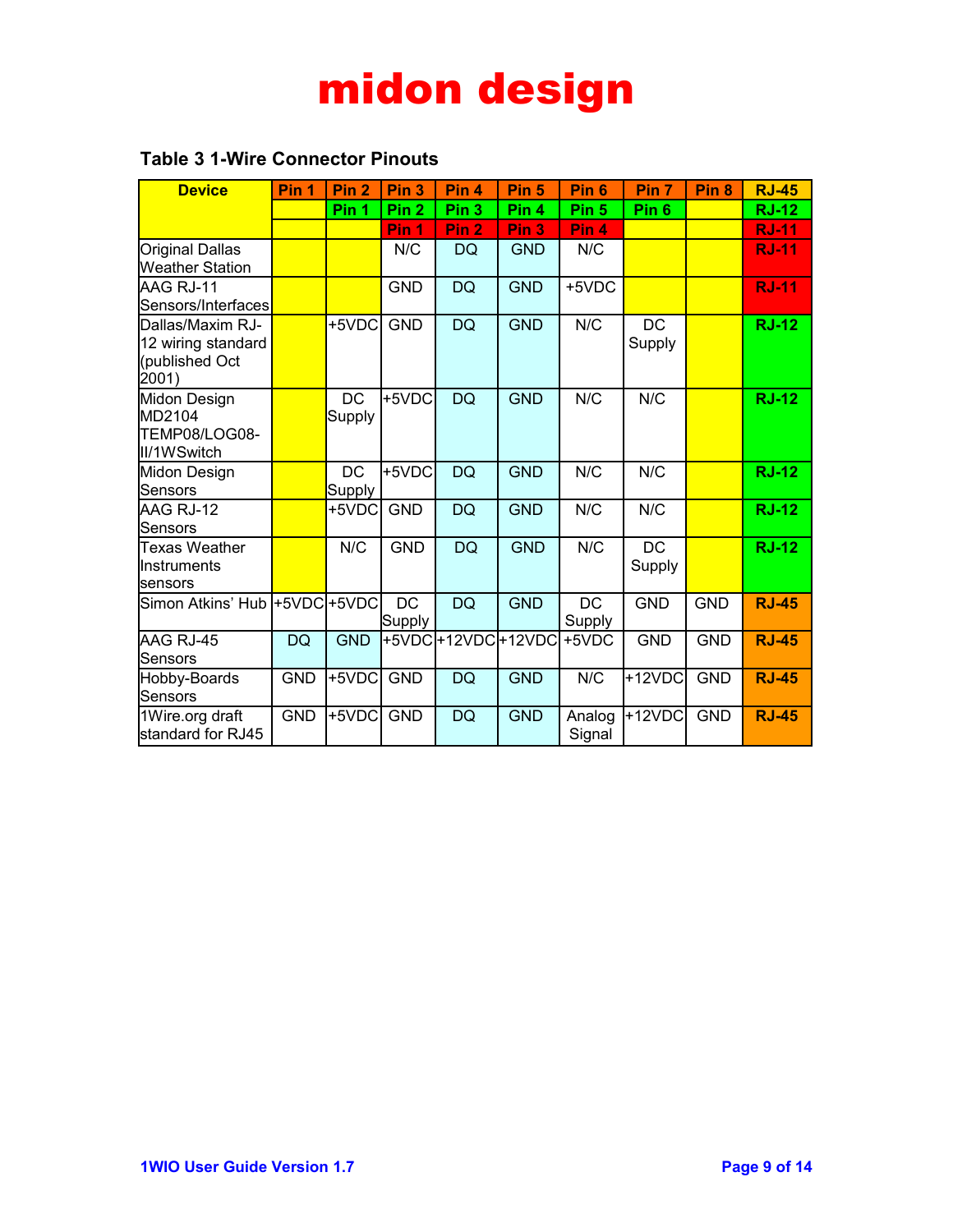### **5. Using the Inputs**



**Figure 6 Input Examples**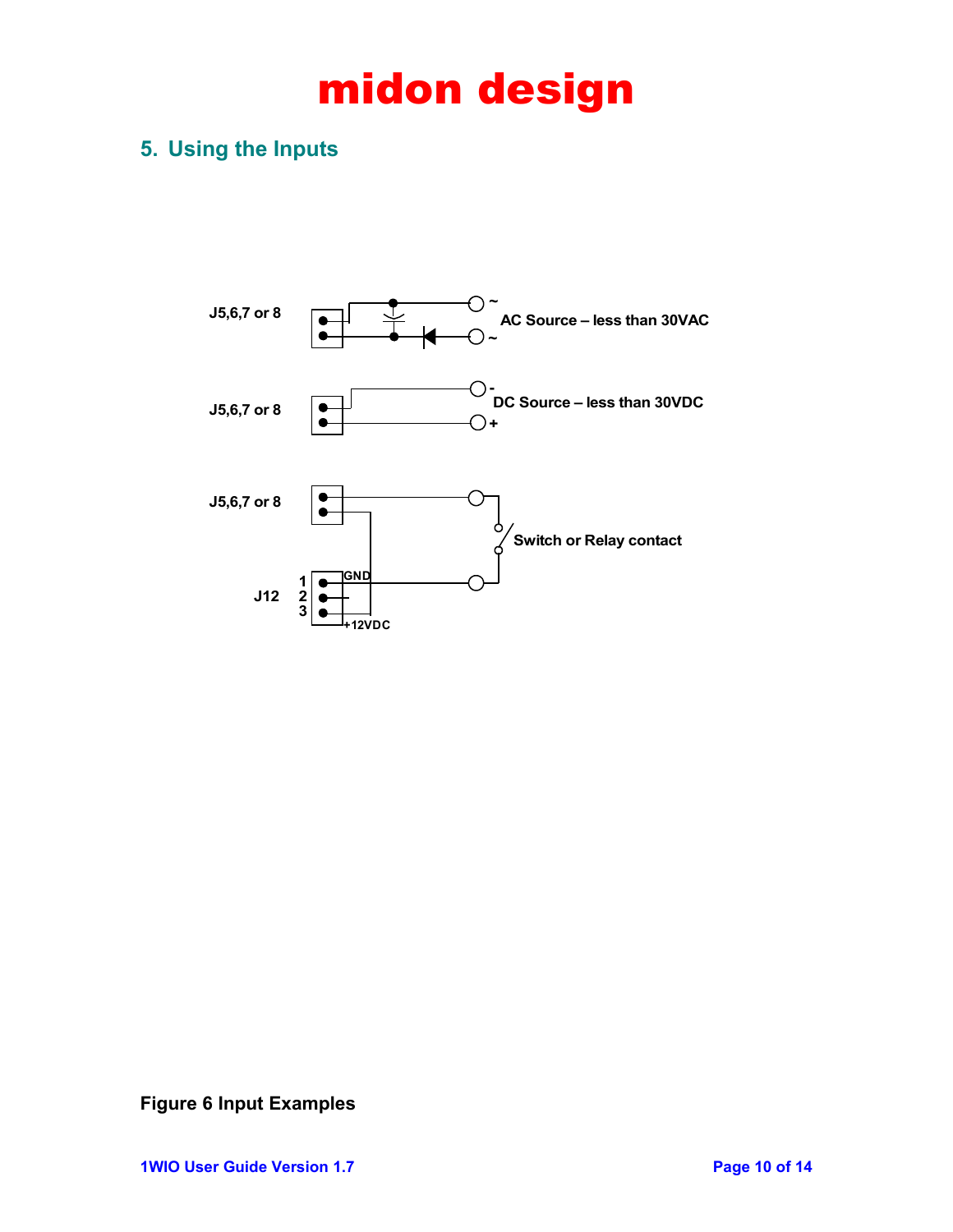Three different methods of using the Opto-isolator inputs are shown above in Figure 4. The first, at the top, shows how to connect an input to an AC voltage source. The diode and capacitor are required to rectify the AC waveform to DC so that recurrent changes do not occur as the AC switches from negative to positive to negative voltage.

The second, simplest, interface is to a DC source. Simply connect the voltage directly to J5, 6,7 or 8, ensuring that the polarity is correct. Whenever the voltage is present, the input will show an "on" state.

Lastly, connecting to a switch or relay contact is shown. This may be useful for monitoring alarm sensor switches, for example. Connect the switch in series with a source of voltage. In this example, the voltage is provided by the 1WIO sensor itself from J12.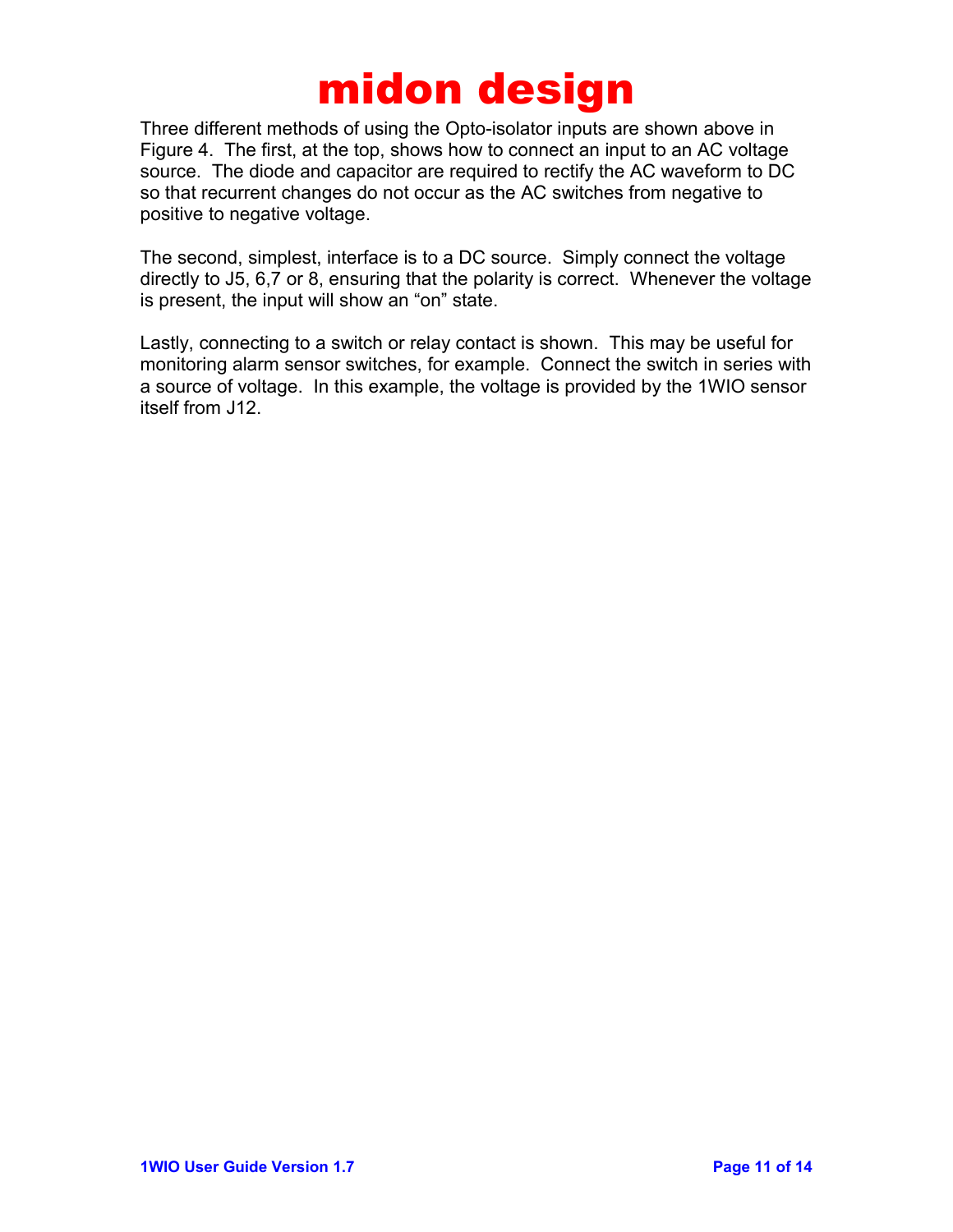### **6. 1WIO Parts List (complete)**

#### **Table 4 1WIO Parts List – all Types**

| Qty            | <b>Designation</b> | <b>Description</b>     |               |                                 |              |                         |
|----------------|--------------------|------------------------|---------------|---------------------------------|--------------|-------------------------|
|                | S                  |                        | <b>MD2082</b> | MD2083                          | MD2084       | MD2088                  |
|                |                    |                        |               |                                 |              |                         |
| 1              | C <sub>1</sub>     | 0.01uFd capacitor      |               | X                               | $\sf X$      | $\mathsf X$             |
| $\overline{1}$ | $\overline{C2}$    | 100uFd capacitor       |               | $\mathsf{X}$                    | $\mathsf{X}$ | $\mathsf{X}$            |
|                |                    | electrolytic           |               |                                 |              |                         |
| $\mathbf 1$    | C <sub>3</sub>     | 0.01uFd capacitor      |               | $\frac{\mathsf{X}}{\mathsf{X}}$ |              |                         |
| $\overline{4}$ | DS1,2,3,4          | <b>LED Red</b>         |               |                                 |              | X                       |
| $\overline{4}$ | DS5, 6, 7, 8       | <b>LED Red</b>         |               |                                 |              | $\overline{\mathsf{x}}$ |
| $\overline{4}$ | J1, 2, 3, 4        | 3 Term                 |               | X                               |              |                         |
| $\overline{4}$ | J5, 6, 7, 8        | 2 Term                 |               |                                 | X            |                         |
| $\frac{2}{1}$  | J9,10              | RJ-12 connector        |               | X                               | X            | X                       |
|                | J11                | Connector 16P          |               |                                 |              |                         |
| $\overline{1}$ | J12                | 3 Term                 |               | $\sf X$                         | X            | X                       |
| $\overline{4}$ | K1, 2, 3, 4        | 5V SPDT                |               | $\overline{\mathsf{X}}$         |              |                         |
| $\overline{4}$ | R <sub>1</sub>     | 1.5K resistor 1/4 watt |               |                                 | X            |                         |
| $\overline{1}$ | R <sub>5</sub>     | SIP 10Kx9 resistor     |               | X                               | X            | X                       |
| $\overline{1}$ | R <sub>6</sub>     | 10K Trimmer            |               |                                 |              |                         |
| $\overline{1}$ | R <sub>7</sub>     | 1K resistor 1/4 watt   |               |                                 |              |                         |
| $\overline{1}$ | R <sub>8</sub>     | SIP 330x9 resistor     |               | X                               |              | X                       |
| $\overline{1}$ | U <sub>1</sub>     | ULN2803 driver         |               | $\overline{\mathsf{x}}$         |              | $\overline{\sf x}$      |
| $\overline{1}$ | U <sub>2</sub>     | DS2408 1-Wire port     |               | X                               | X            |                         |
|                |                    | expander               |               |                                 |              |                         |
| 1              | U3                 | P2501 4 input opto-    |               |                                 | X            |                         |
|                |                    | isolator               |               |                                 |              |                         |
| 1              | U <sub>4</sub>     | LM78M05 voltage        |               | X                               | X            | X                       |
|                |                    | regulator              |               |                                 |              |                         |
| 1              | <b>U9</b>          | <b>DS1820 1-Wire</b>   |               |                                 |              |                         |
|                |                    | temperature sensor     |               |                                 |              |                         |
| 1              | <b>PCB</b>         | <b>MD2082 PCB</b>      | X             | $\boldsymbol{\mathsf{X}}$       | X            | X                       |

U9 is available as a separately ordered option via part number MD3003.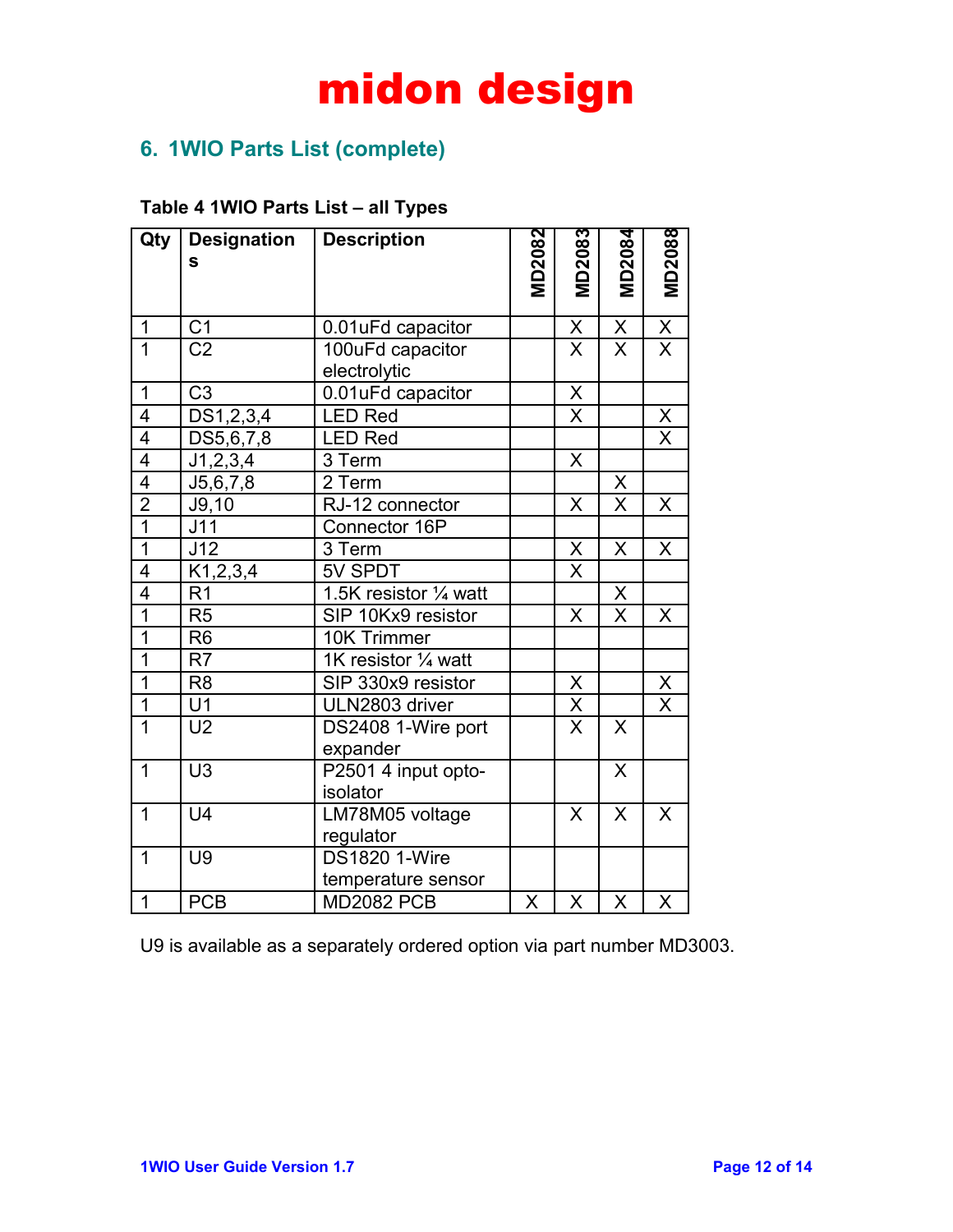#### **7. 1WIO Schematic**



#### **Figure 7 1WIO Schematic**